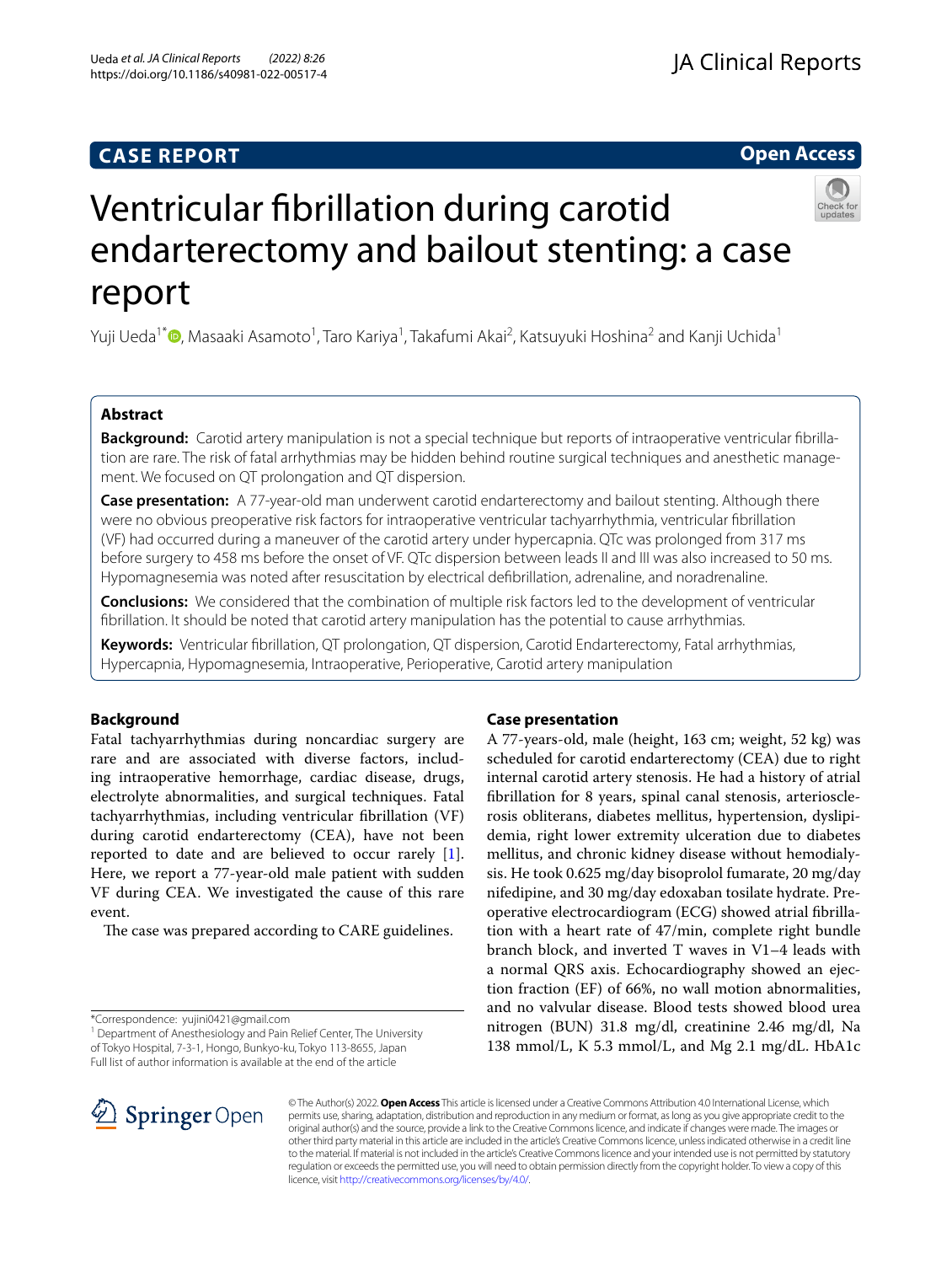is 5.9%. His exercise tolerance exceeded four metabolic equivalents (METs).

General anesthesia was induced with propofol and fentanyl, and rocuronium was administered to facilitate tracheal intubation. Remifentanil, fentanyl, and desfurane were administered to maintain general anesthesia. After induction of anesthesia, atrial fbrillation returned to sinus rhythm. Upon the surgeon's request, continuous intravenous phenylephrine was initiated to maintain systolic blood pressure in the range of 120 to 160 mmHg. A near-infrared brain oxygen monitor (NIRO) was applied to both sides of the forehead. After clamping the right carotid artery, the tissue oxygenation index (TOI) from the NIRO gradually decreased from 53 to 27%. Due to the patient's hyperbranched right carotid artery, it was difficult for the surgeon to closely check the peripheral anastomosis site. During surgery, bleeding from the needle hole occurred. Severe calcifcation of the carotid artery prevented the detection of bleeding, and short-term bleeding reached up to 1600 ml. Even after completion of hemostasis, a low TOI persisted (19%). Intraoperative carotid angiography revealed carotid artery dissection, and a bailout stenting was planned. To maintain cerebral blood fow thereafter, hypercapnic ventilation (Max PaCO2 59.5 mmHg) was employed at this point. The TOI improved to 66%.

When the surgeon touched the dissected carotid artery before the guidewire crossed the true lumen of the lesion,  $VF$  had occurred (Fig. [1](#page-1-0)). The anesthesiologist immediately recognized the VF and alarmed surgeons to stop surgery and start chest compressions.

Electrical defbrillation (biphasic 150 J) was performed 1 min later, which quickly restored sinus rhythm. After the sinus rhythm had been restored, systemic hypotension persisted, requiring incremental intravenous bolus noradrenaline (0.1 mg), and chest compressions were required. After 0.3 mg of intravenous adrenaline was administered three minutes after the onset of VF, blood pressure recovered to the normal range. No blood electrolyte abnormalities other than hypomagnesemia (Na 134 mmol/L, K 4.6 mmol/L, Cl 109 mmol/L, Ca<sup>2+</sup> 1.09 mmol/L, Mg 1.6 mg/dL) were found. ECG showed inverted T waves in  $V1-4$  leads, flat T waves in  $V5-6$ , and QT prolongation. Blood transfusions and continuous noradrenaline and landiolol infusions were initiated. The surgical procedure was resumed after the hemodynamics stabilized. The duration of surgery was 7 h 21 min, and the duration of anesthesia was 9 h 58 min.

The patient was transferred to the ICU postoperatively with the trachea intubated in a stable condition. On ICU admission, V4–6 ST depression was noted, and echocardiography showed hypokinesis in the anterior to the

<span id="page-1-0"></span>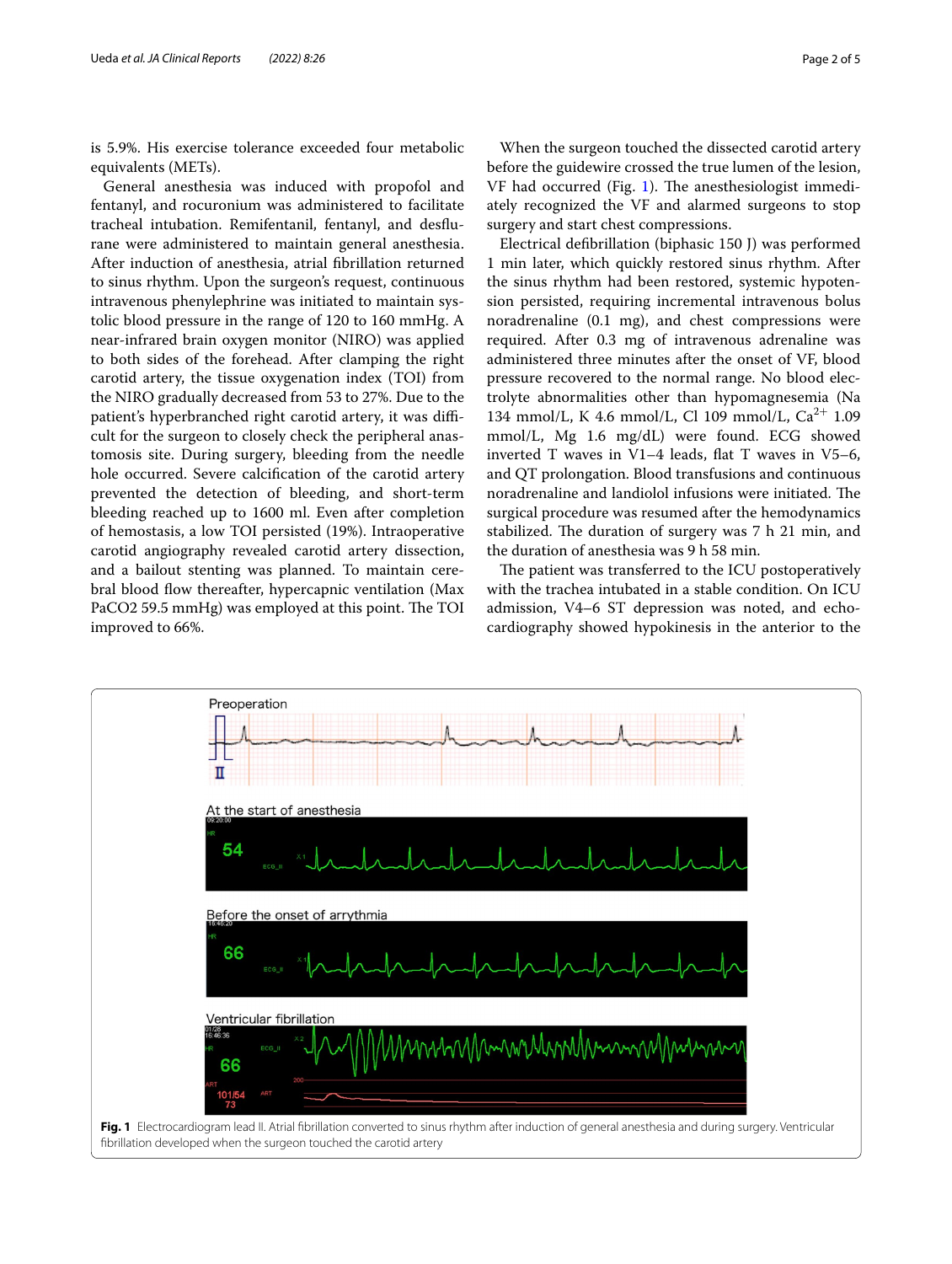apex and inferior left ventricular wall. A high-sensitivity cardiac troponin I (cTnl) level was elevated (6335pg/ml, on POD1). Although reduced wall motion and elevated cardiac enzyme levels led us to suspect myocardial ischemia, coronary angiography was avoided due to the possibility of further deterioration of renal function with the use of contrast media. The patient was extubated on postoperative day (POD) 1. The catecholamine support was weaned off on POD 2. He was discharged from the ICU and moved to the general ward on postoperative day (POD) 6. There was no further recurrence of life-threatening ventricular arrhythmia. The patient was discharged on postoperative day 18 without further examination. Three months after discharge, the patient was readmitted to the hospital for gastrointestinal bleeding. During hospitalization, the patient died of intractable and progressive heart failure.

## **Discussion**

We experienced a patient with VF during the manipulation of a guidewire for bailout carotid stenting during CEA. There were no obvious preoperative risk factors for intraoperative ventricular tachyarrhythmia. No remarkable family or medication history was noted. The results of preoperative blood testing, standard 12-lead ECG, and transthoracic echocardiography were all negative for potential arrhythmia. In particular, the preoperative QT interval was within the normal range. The preoperative QTc was 317 ms, as measured using the tangent method suggested for use in atrial fbrillation [\[2](#page-3-1)].

The QT interval is one of the quantitative values associated with the prevalence of ventricular tachyarrhythmia. Reportedly, approximately 80% of patients had a longer QTc after surgery under general anesthesia than those before surgery [[3\]](#page-3-2). In our case, the QTc had increased to 411 ms at the time of anesthesia induction and further increased to 458 ms before the onset of arrhythmia. Each 10-ms increase in QTc contributes approximately a 5% to 7% exponential increase in the risk of TdP in congenital LQTS patients [[2\]](#page-3-1). We concluded that there was signifcant intraoperative QT prolongation in this case.

It is widely known that diferent types of cardiomyocytes have diferent electrophysiological characteristics and are distributed heterogeneously  $[4]$  $[4]$ . The spatial heterogeneity of myocardial depolarization results in QT dispersion. Increased QT dispersion seems to be associated with ventricular tachyarrhythmia [\[5](#page-3-4)]. At our institution, intraoperative waveform data are stored only for leads II and III. In general, QT dispersion is defned as the diference between the maximum and minimum QT values in a 12-lead ECG [\[6](#page-3-5)]. In this study, general QT dispersion was not available, but we were able to measure QTc in leads II and III (Fig. [2\)](#page-2-0). Initially, there was no diference between the two leads, but the QTc diference increased intraoperatively and reached 50 ms just before the onset of ventricular tachyarrhythmia.

We anesthetized the patient with hypercapnia for 4 h. This was to prevent cerebral ischemia. On the other hand, hypercapnia increases both QTc interval and QT dispersion [[7\]](#page-4-0). Permissive hypercapnia may provide an environment for arrhythmogenesis.

<span id="page-2-0"></span>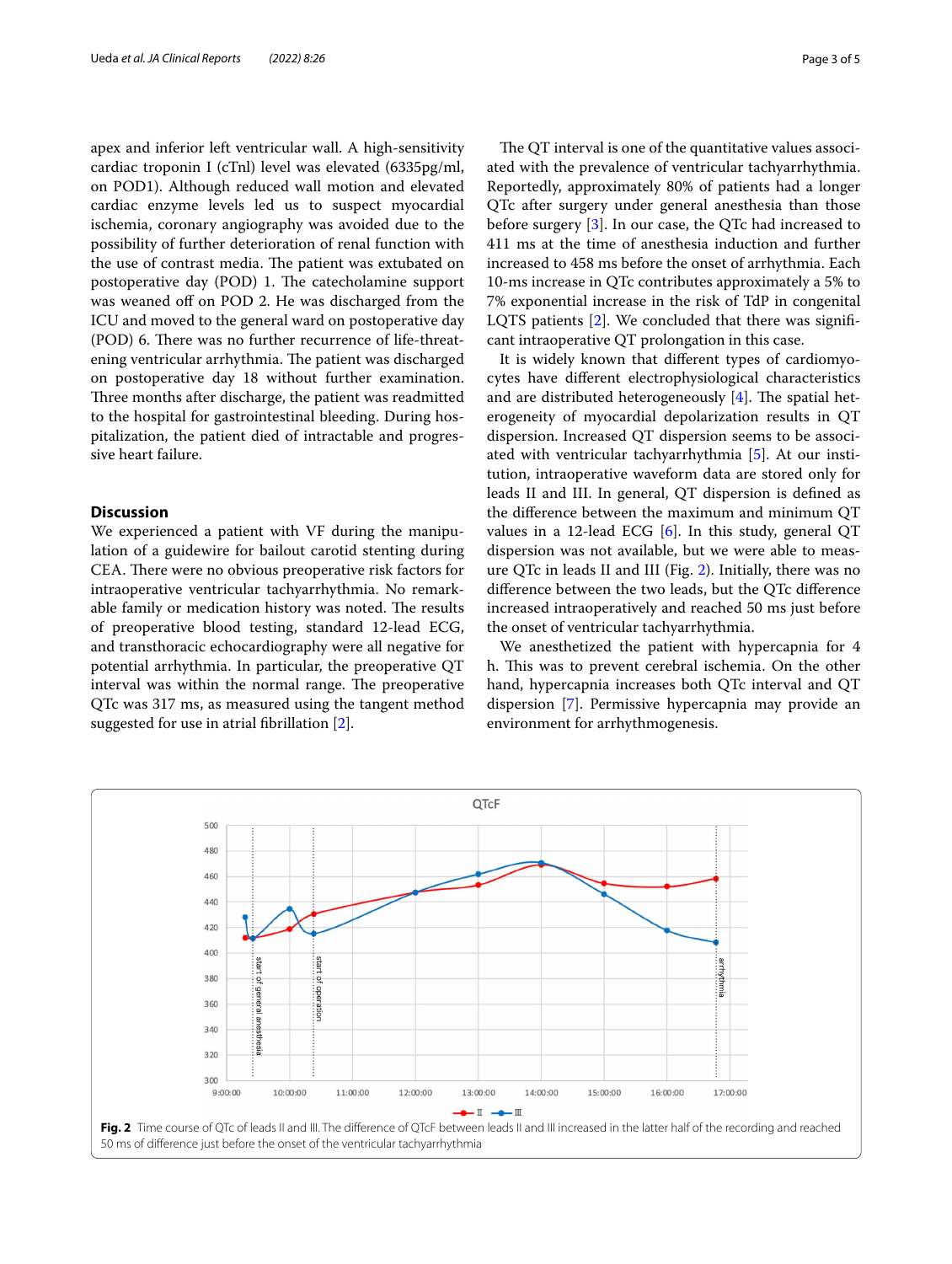Hypomagnesemia is an important risk factor for arrhythmias [[8\]](#page-4-1). Although the mechanism is not clear, magnesium is believed to equalize repolarization. Furthermore, some reports have found a correlation between Mg and QT dispersion [[9](#page-4-2)]. In the present case, hypomagnesemia was observed on postoperative examination.

In this case, there were no circulatory changes before the onset of VF.

Myocardial infarction was denied because cardiac function recovered quickly.

Takotsubo cardiomyopathy is another candidate because it can prolong  $QT$  and cause  $TdP$   $[10]$  $[10]$ . The suggested mechanism of QT elongation in Takotsubo cardiomyopathy is catecholamine or autonomic efects on the myocardium. However, postoperative echocardiography in the ICU did not reveal any obvious fndings suggesting takotsubo cardiomyopathy.

We used phenylephrine up to 0.5 μg-kg-1-min-1 to maintain blood pressure. Some studies have found no QT prolongation or QT dispersion with phenylephrine [[11](#page-4-4)], while other studies on the relationship between afterload and QT dispersion have shown that phenylephrine causes QT dispersion [[12](#page-4-5)].

The possibility of structural changes in the ventricular muscle predisposing ventricular tachyarrhythmia should also be considered. Aging is a well-known risk factor for the development of arrhythmias [[13\]](#page-4-6). In the present study, factors that increase myocardial remodeling could be related to old age, hypertension, diabetes mellitus, and atrial fbrillation. Abnormalities in the myocardial gap junctions and fbrosis of the tissue interstitium seem to lead to the development of heterogeneous repolarization [[14](#page-4-7)].

Finally, the surgical procedure could trigger VF. The ECG trace showed no signs of dysrhythmia before VF onset, and there is no doubt that carotid artery manipulation was the trigger.

There are also reports of TdP developing from carotid dissection [[15](#page-4-8)] and ventricular fbrillation occurring after carotid sinus massage [[16](#page-4-9)]. Moreover, although there are no reports of VF occurring during CEA, we should be aware that carotid manipulation may cause sudden onset of lethal ventricular tachyarrhythmias.

CEA causes the balance of the cardiac autonomic nervous system to be biased toward the sympathetic side [\[17](#page-4-10)].

The relative increase in sympathetic modulation after CEA is likely mediated by alterations in the sensitivity of carotid sinus baroreceptors [[18](#page-4-11)].

In conclusion, QT prolongation, QT dispersion, hypercapnia, hypomagnesemia, acute heart disease, use of phenylephrine, advanced age, and carotid artery manipulation were considered as potential causes of intraoperative VF.

#### **Abbreviations**

BUN: Blood urea nitrogen; CEA: Carotid endarterectomy; CTnI: Cardiac troponin I; ECG: Electrocardiogram; EF: Ejection fraction; MET: Metabolic equivalents; NIRO: Near-infrared brain oxygen monitor; POD: Postoperative day; QTc: Corrected QT interval; QTcF: Corrected QT interval; Fridericia's formula; TdP: Torsades de Pointes; TOI: Tissue oxygenation index; VF: Ventricular fbrillation.

#### **Acknowledgements**

Not applicable.

## **Authors' contributions**

UY helped manage the anesthetic care and wrote the article. AM helped manage the anesthetic care and revise the manuscript. KT and UK helped draft and revise the manuscript. AT and HK helped revise the manuscript. The author(s) read and approved the fnal manuscript.

## **Funding**

**None** 

# **Availability of data and materials**

Not applicable.

#### **Declarations**

**Ethics approval and consent to participate** Not applicable.

### **Consent for publication**

Written informed consent was obtained from the patient and patient's family for publication of this case report and accompanying images.

## **Competing interests**

The authors declare that they have no competing interests.

#### **Author details**

<sup>1</sup> Department of Anesthesiology and Pain Relief Center, The University of Tokyo Hospital, 7-3-1, Hongo, Bunkyo-ku, Tokyo 113-8655, Japan. <sup>2</sup>Department of Vascular Surgery, The University of Tokyo Hospital, 7-3-1, Hongo, Bunkyo-ku, Tokyo 113-8655, Japan.

# Received: 17 February 2022 Revised: 19 March 2022 Accepted: 22 March 2022<br>Published online: 31 March 2022

#### **References**

- <span id="page-3-0"></span>1. Schechter MA, Shortell CK, Scarborough JE. Regional versus general anesthesia for carotid endarterectomy: the American College of Surgeons National Surgical Quality Improvement Program perspective. Surgery. 2012;152(3):309–14.
- <span id="page-3-1"></span>2. Drew BJ, Ackerman MJ, Funk M, et al. Prevention of torsade de pointes in hospital settings: a scientifc statement from the American Heart Association and the American College of Cardiology Foundation. J Am Coll Cardiol. 2010;55(9):934–47.
- <span id="page-3-2"></span>3. Nagele P, Pal S, Brown F, Blood J, Miller JP, Johnston J. Postoperative QT interval prolongation in patients undergoing noncardiac surgery under general anesthesia. Anesthesiology. 2012;117(2):321–8.
- <span id="page-3-3"></span>4. Antzelevitch C, Sicouri S. Clinical relevance of cardiac arrhythmias generated by afterdepolarizations. Role of M cells in the generation of U waves, triggered activity and torsade de pointes. J Am Coll Cardiol. 1994;23(1):259–77.
- <span id="page-3-4"></span>5. Bazoukis G, Yeung C, Wui Hang Ho R, et al. Association of QT dispersion with mortality and arrhythmic events-A meta-analysis of observational studies. J Arrhythm. 2019;36(1):105–15.
- <span id="page-3-5"></span>6. Day CP, McComb JM, Campbell RW. QT dispersion: an indication of arrhythmia risk in patients with long QT intervals. Br Heart J. 1990;63(6):342–4.